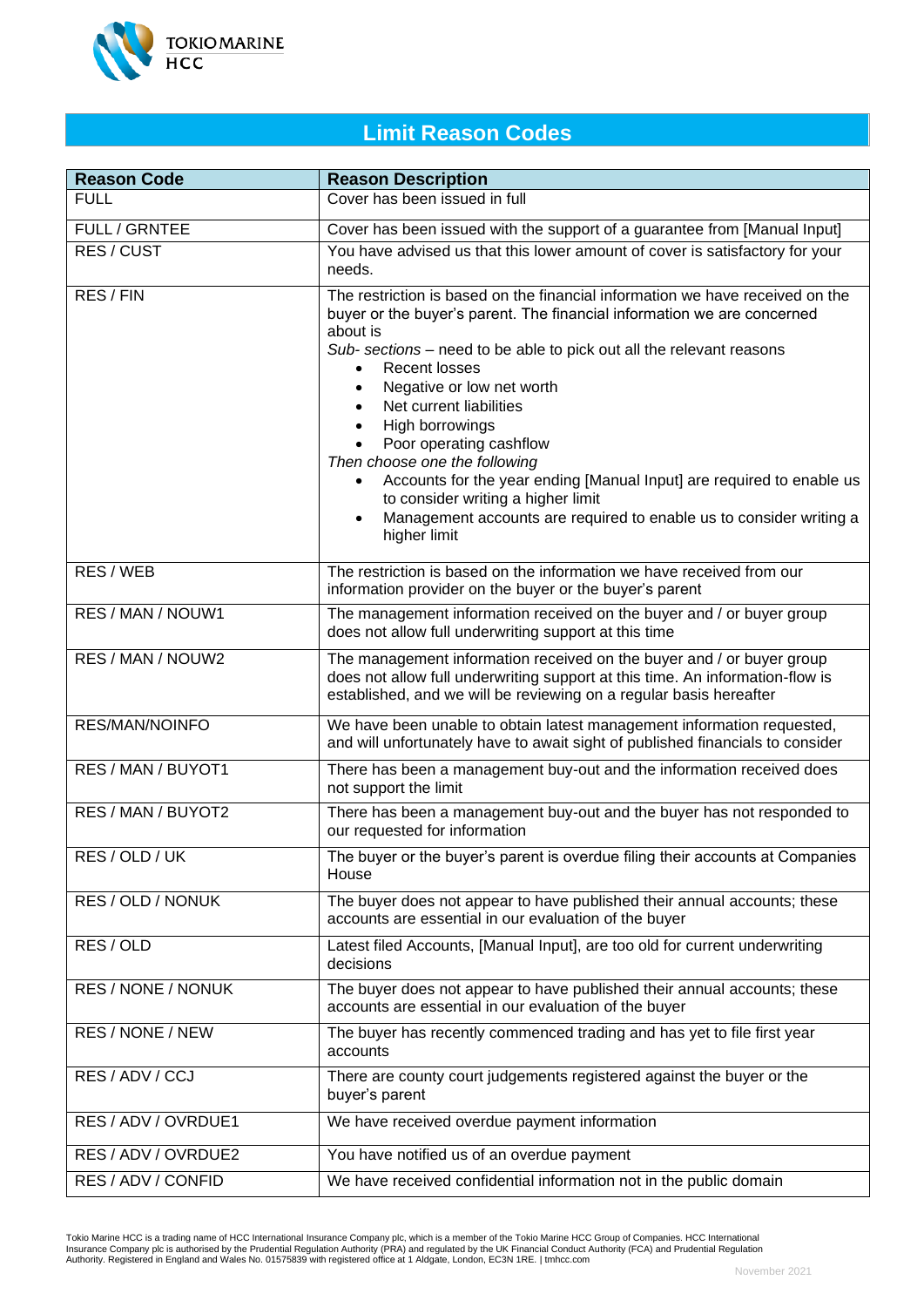

| RES / ADV / INSOLV  | The buyer or the buyer's parent is involved in insolvency proceedings or is<br>involved in a similar process in the buyer's country                                                                                                                                                                                                                                                                                                                                                                                                                                                                                                              |
|---------------------|--------------------------------------------------------------------------------------------------------------------------------------------------------------------------------------------------------------------------------------------------------------------------------------------------------------------------------------------------------------------------------------------------------------------------------------------------------------------------------------------------------------------------------------------------------------------------------------------------------------------------------------------------|
| RES / ADV / STRIKE  | There has been a proposal to strike off, or the buyer has been struck off, the<br>register of companies or relevant register in the buyer's country                                                                                                                                                                                                                                                                                                                                                                                                                                                                                              |
| RES / ADV / WINDUP  | There has been a winding up petition presented against the buyer                                                                                                                                                                                                                                                                                                                                                                                                                                                                                                                                                                                 |
| RES / ADV / PRODEF  | You have reported a protracted default event against the buyer                                                                                                                                                                                                                                                                                                                                                                                                                                                                                                                                                                                   |
| RES / MUT           | As requested by you on [Manual Input] you have advised us that this lower<br>amount of cover is satisfactory for your needs                                                                                                                                                                                                                                                                                                                                                                                                                                                                                                                      |
| NIL / WEB           | The decision is based on the information we have received from our<br>information provider on the buyer or the buyer's parent                                                                                                                                                                                                                                                                                                                                                                                                                                                                                                                    |
| NIL / FIN           | The decision is based on the financial information we have received on the<br>buyer or the buyer's parent. The financial information we are concerned<br>about is<br>Sub- sections – need to be able to pick out all the relevant reasons<br><b>Recent losses</b><br>$\bullet$<br>Negative or low net worth<br>$\bullet$<br>Net current liabilities<br>$\bullet$<br>High borrowings<br>$\bullet$<br>Poor operating cashflow<br>Then choose one the following<br>Accounts for the year ending [Manual Input] are required to enable us<br>to consider writing cover<br>Management accounts are required to enable us to consider writing<br>cover |
| NIL / MAN / NOUW1   | The management information received on the buyer and / or buyer group<br>does not allow underwriting support at this time                                                                                                                                                                                                                                                                                                                                                                                                                                                                                                                        |
| NIL / MAN / NOUW2   | The management information received on the buyer and / or buyer group<br>does not allow underwriting support at this time. An information-flow is<br>established, and we will be reviewing on a regular basis hereafter                                                                                                                                                                                                                                                                                                                                                                                                                          |
| NIL / MAN / NOINFO  | We have been unable to obtain latest management information requested,<br>and will unfortunately have to await sight of later published financials to<br>consider                                                                                                                                                                                                                                                                                                                                                                                                                                                                                |
| NIL / MAN / BUYOT1  | As there has been a management buy-out and the information received does<br>not support the limit                                                                                                                                                                                                                                                                                                                                                                                                                                                                                                                                                |
| NIL / MAN / BUYOT2  | As there has been a management buy-out and the buyer has not responded<br>to our request for information                                                                                                                                                                                                                                                                                                                                                                                                                                                                                                                                         |
| NIL / OLD / UK      | The buyer or the buyer's parent is overdue filing their accounts at Companies<br>House                                                                                                                                                                                                                                                                                                                                                                                                                                                                                                                                                           |
| NIL / OLD / NONUK   | The buyer does not appear to have published their annual accounts; these<br>accounts are essential in our evaluation of the buyer                                                                                                                                                                                                                                                                                                                                                                                                                                                                                                                |
| NIL / OLD           | Latest filed Accounts, [Manual Input], are too old for current underwriting<br>decisions                                                                                                                                                                                                                                                                                                                                                                                                                                                                                                                                                         |
| NIL / OLD / WEB     | Latest filed accounts are too old for current underwriting decisions.                                                                                                                                                                                                                                                                                                                                                                                                                                                                                                                                                                            |
| NIL / NONE / NONUK  | The buyer does not appear to have published their annual accounts; these<br>accounts are essential in our evaluation of the buyer                                                                                                                                                                                                                                                                                                                                                                                                                                                                                                                |
| NIL / NONE / NEW    | The buyer has recently commenced trading and has yet to file first year<br>accounts                                                                                                                                                                                                                                                                                                                                                                                                                                                                                                                                                              |
| NIL / ADV / CCJ     | There are county court judgements registered against the buyer or the<br>buyer's parent                                                                                                                                                                                                                                                                                                                                                                                                                                                                                                                                                          |
| NIL / ADV / OVRDUE1 | We have received overdue payment information                                                                                                                                                                                                                                                                                                                                                                                                                                                                                                                                                                                                     |

Tokio Marine HCC is a trading name of HCC International Insurance Company plc, which is a member of the Tokio Marine HCC Group of Companies. HCC International<br>Insurance Company plc is authorised by the Prudential Regulatio